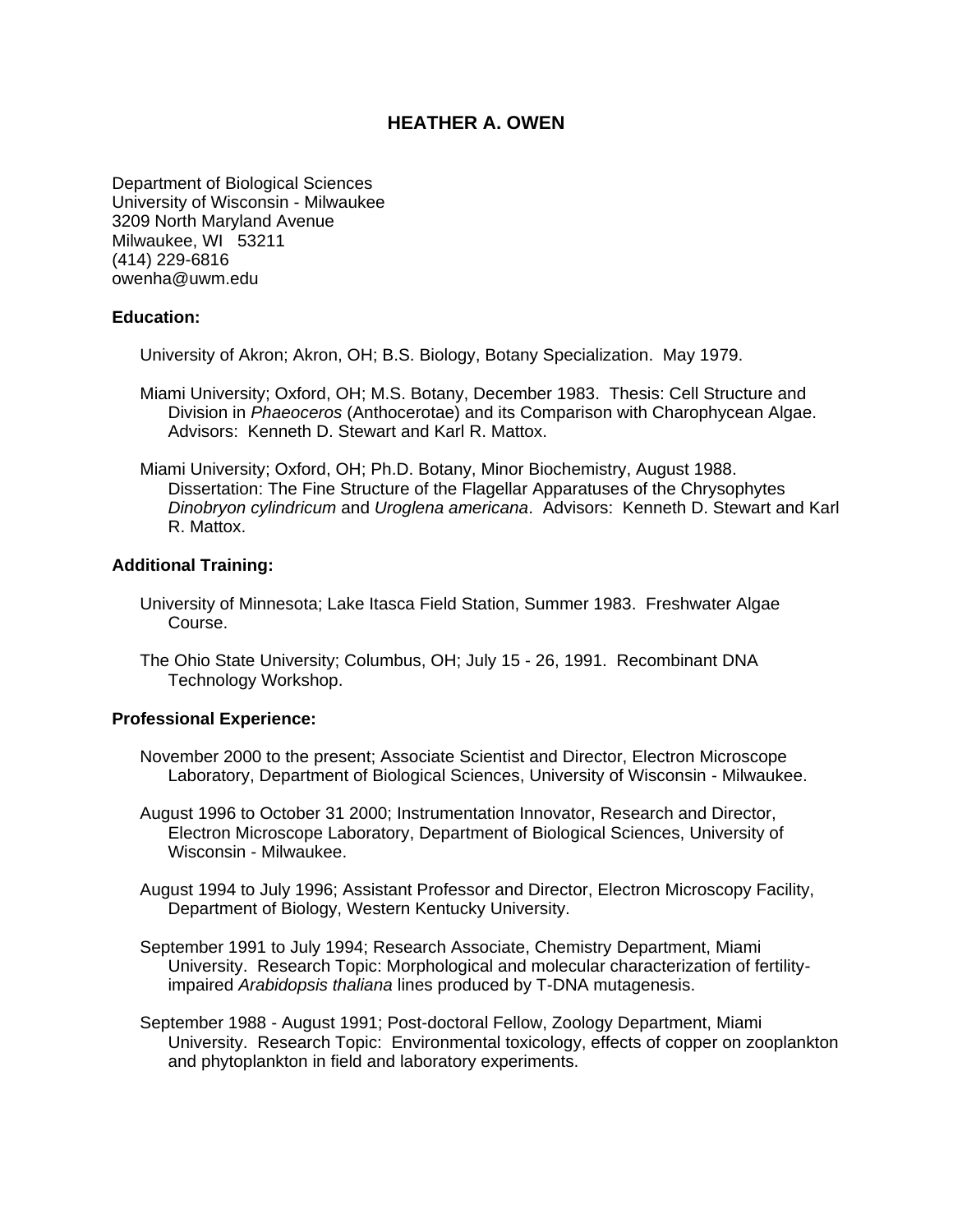## **Publications:**

- Liu, X., Huang, J., Wang, Yao, Khanna, K., Zhixin, X., Owen, H.A. and Zhao, D. 2010. The role of *floral organs in carpels*, an *Arabidopsis* loss-of-function mutation in *MicroRNA160a*, in organogenesis and the mechanism regulating its expression. Plant J. 62,416-428.
- Butzin, N.C., Owen, H.A. and Collins, M.L.P. 2010. A new system for heterologous expression of membrane proteins: *Rhodospirillum rubrum*. Protein Expression Purif. 70,88-94.
- Wei, M., Sivadas, P., Owen, H.A., Mitchell, D.R. and Yang, P. 2010. Chlamydomonas mutants display reversible deficiencies in flagellar beating and axonemal assembly. Cell Motility and the Cytoskeleton. 67,71-80.
- Liu, X., Huang, J., Parameswaran, S., Ito, T., Seubert, B., Auer, M., Rymaszewski, A., Jia, G., Owen, H.A. and Zhao D. 2009. The *SPOROCYTELESS/NOZZLE* gene is involved in controlling stamen identity in Arabidopsis. Plant Phys. 151:1401-1411.
- Hull-Sanders, H.M., Johnson R.H., Owen, H.A. and Meyer, G.A. 2009. Influence of polyploidy on insect herbivores of native and invasive genotypes of *Solidago gigantea* (Asteraceae). Plant Signaling & Behavior 4:1-3.
- Pradhan, B., Kohlmeyer, R.R., Setyowati, K., Owen, H.A. and Chen, J. 2009. Nanoengineering of advanced carbon nanotube-polymer composite infrared sensors. Carbon 47:1686- 1692.
- Hull-Sanders, H.M., Johnson R.H., Owen, H.A. and Meyer, G.A. 2009. Effects of polyploidy on secondary chemistry, physiology, and performance of native and invasive genotypes of *Solidago gigantea* (Asteraceae). Amer. J. Bot. 96:762-770.
- Boateng, K.A., Yang, X., Dong, F., Owen, H.A. and Makaroff, C.A. 2008. SWI1 is required for meiotic chromosome remodeling events. Molecular Plant 1:620-633.
- Lovern, S.B., Owen, H.A., Klaper, R. 2008. Electron microscopy of gold nanoparticle intake in the gut of *Daphnia magna.* Nanotoxicology 2:43-48.
- Jia, G., Liu, X., Owen, H.A. and Zhao, D. 2008. Signaling of cell fate determination by the TPD1 small protein and EMS1 receptor kinase. Proc. Natl. Acad. Sci. U.S.A. 105:2220- 2225.
- Yang, C., Owen, H.A. and Yang, P. 2008. Dimeric heat shock protein 40 binds radial spokes for generating coupled power strokes and recovery strokes of 9+2 flagella. J. Cell Biol. 180:403-415.
- Goetsch, M., Owen, H., Goldman, B. and Forst, S. 2006. Analysis of the PixA inclusion body protein of *Xenorhabdus nematophila*. J. Bacteriol. 188:2706-2710.
- Fawley, M.W., Fawley, K.P. and Owen, H.A. 2005. Diversity and ecology of small coccoid green algae from Lake Itasca, Minnesota, USA, including *Meyerella planktonica*, gen. et sp. nov. (Trebouxiophyceae, Chlorophyta). Phycologia 44:35-48.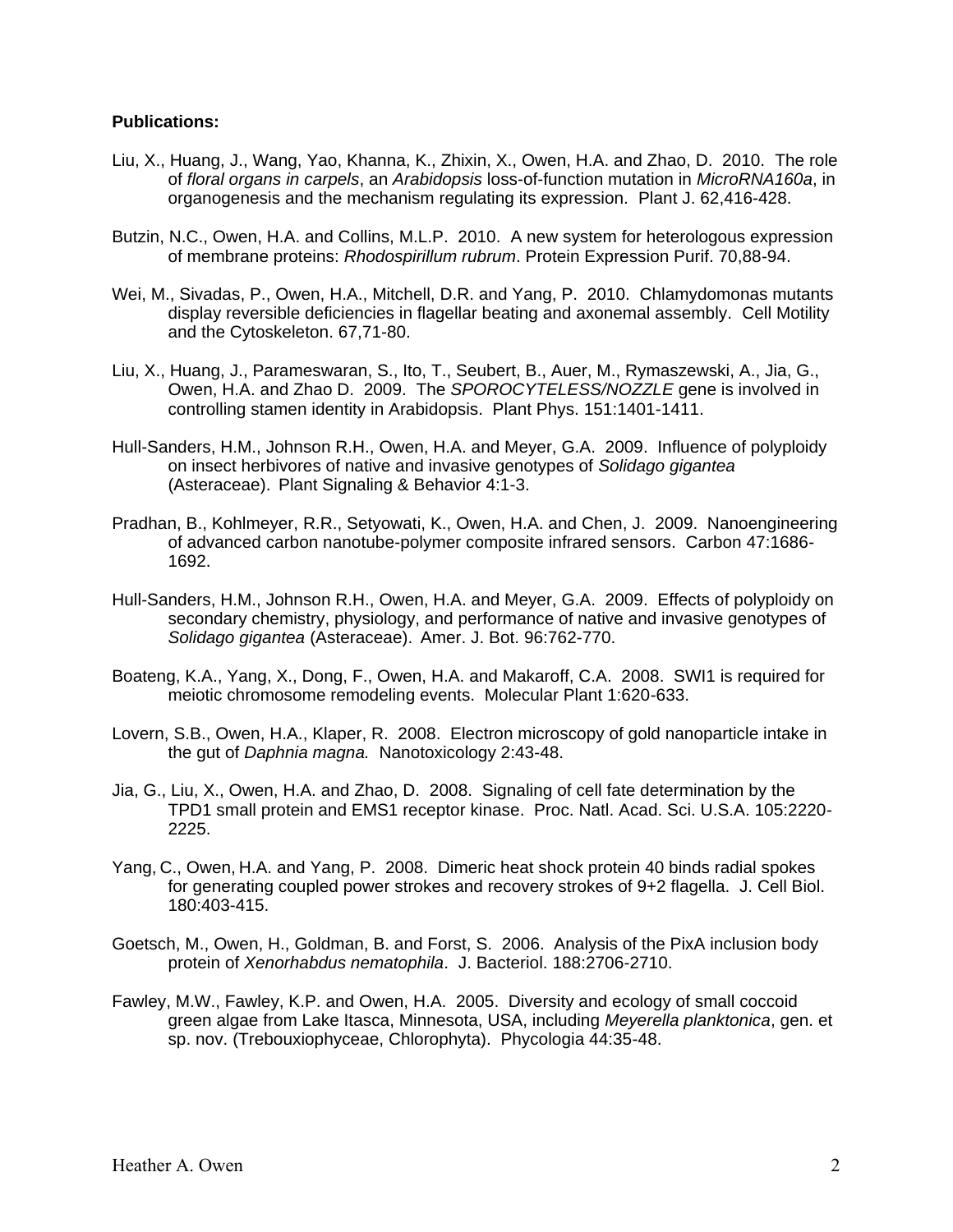- Cristobal, R., Edmiston, C.E., Runge-Samuelson, C.L., Owen, H.A., Firszt, J.B. and Wackym, P.A. 2004. Fungal biofilm formation on cochlear implant hardware after antibioticinduced fungal overgrowth within the middle ear. Pediatr. Infect. Dis. J. 23:774-778.
- Brantner, C.A., Remsen, C.C., Owen, H.A., Buchholz, L.A. and Collins, M.L.P. 2002. Intracellular localization of the particulate methane monooxygenase and methanol dehydrogenase in *Methylomicrobium album* BG8. Arch. Microbiol. 178:59-64.
- Paxson-Sowders, D.M., Dodrill, C.H., Owen, H.A. and Makaroff, C.A. 2001. DEX1, a novel plant protein, is required for exine pattern formation during pollen development in *Arabidopsis*. Plant Phys. 127:1739-1749.
- Giese, D.R., Lamelas, F.J., Owen, H.A., Plass, R. and Gajdardziska-Josifovska, M. 2000. Atomic force microscopy and scanning electron microscopy study of MgO (110) surface faceting. Surface Science 457:326-336.
- Lee, S., Owen, H.A., Prochaska, D.J. and Barnum, S.R. 2000. HSP16.6 is involved in the development of thermotolerance and thylakoid stability in the unicellular cyanobacterium, *Synechocystis* sp. PCC 6803. Curr. Micro. 40:283-287.
- Heimler, I., Rawlins, R.G., Owen, H.A. and Hutz, R.J. 1998. Dioxin perturbs, in a dose- and time-dependent fashion, steroid secretion, and induces apoptosis of human luteinized granulosa cells. Endocrinology 139:4373-4379.
- Maiti, M.K., Krishnasamy, S.K., Owen, H.A. and Makaroff, C.A. 1997. Molecular characterization of glyoxalase II from *Arabidopsis thaliana*. Plant Mol. Bio. 35:471-481.
- Paxson-Sowders, D.M., Owen, H.A. and Makaroff, C.A. 1997. A comparative ultrastructural analysis of exine pattern development in wild-type *Arabidopsis* and a mutant defective in pattern formation. Protoplasma 198:53-65.
- Pierson, B.M., Owen, H.A., Feldman, K.A. and Makaroff, C.A. 1996. Characterization of three male-sterile mutants of *Arabidopsis thaliana* exhibiting alterations in meiosis. Sex. Plant Reprod. 9:1-16.
- Owen, H.A. and Makaroff, C.A. 1995. Ultrastructure of microsporogenesis and microgametogenesis in *Arabidopsis thaliana* (L.) Heynh. ecotype Wassilewskija (Brassicaceae). Protoplasma 185:7-21.
- Vaughn, K.C., Ligrone, R., Owen, H.A., Hasegawa, J., Campbell, E.O., Renzaglia, K.S. and Monge-Najera, J. 1992. The anthocerote chloroplast. New Phytol. 20:169-190.
- Winner, R.W. and Owen, H.A. 1991. Toxicity of copper to *Chlamydomonas reinhardtii*i (Chlorophyceae) and *Ceriodaphnia dubia* (Crustacea) in relation to changes in water chemistry in a freshwater pond. Aquat. Toxicol. 21:157-170.
- Garvey, J.E., Owen, H.A. and Winner, R.W. 1990. Toxicity of copper to the green alga, *Chlamydomonas reinhardtii*, as affected by humic substances of terrestrial and freshwater origin. Aquat. Toxicol. 19:89-96.
- Winner, R.W. and Owen, H.A. 1991. Seasonal variability in the sensitivity of freshwater phytoplankton communities to a chronic copper stress. Aquat. Toxicol. 19:73-88.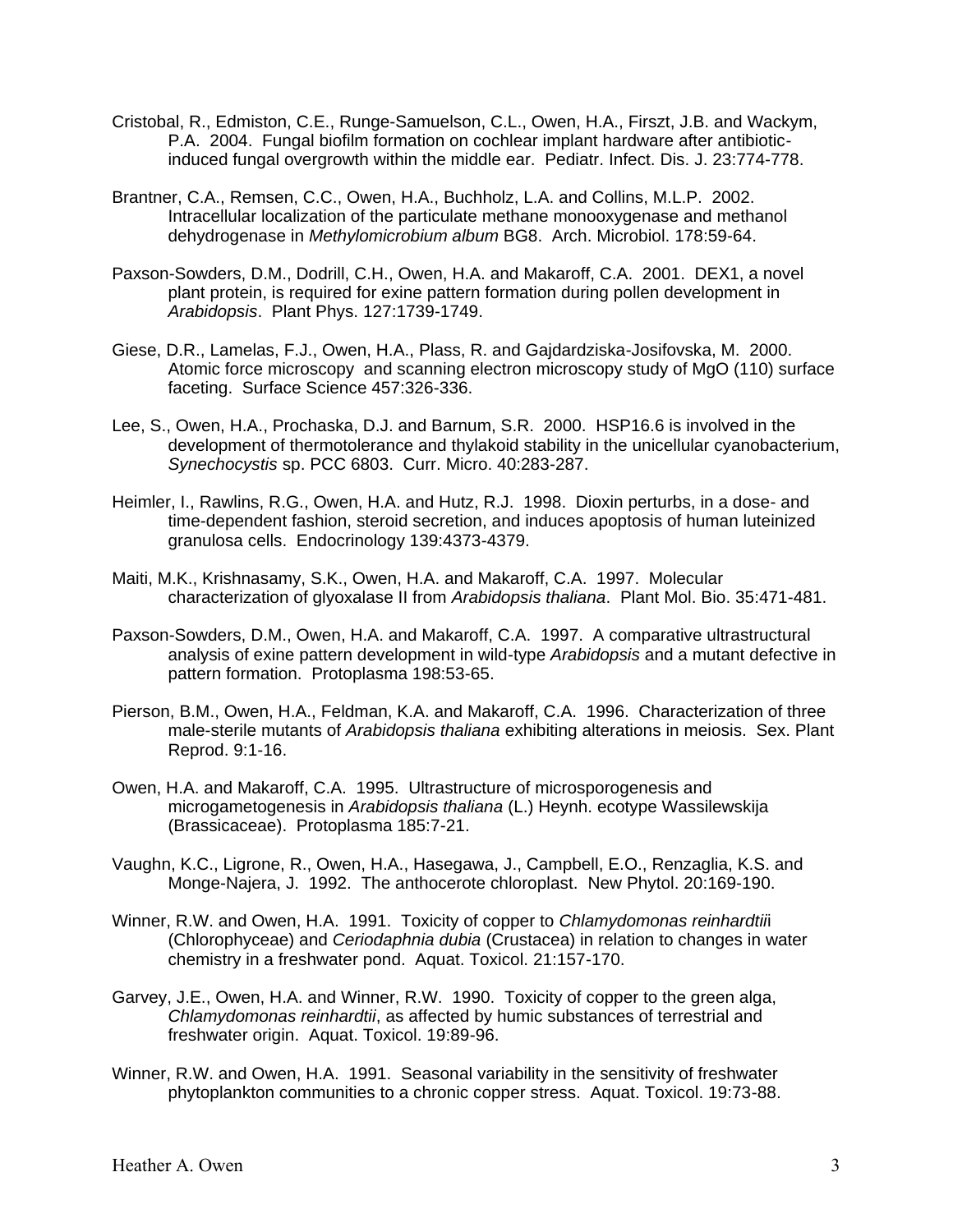- Smoker, J.A., Owen, H.A. and Barnum, S.R. 1990. Localization of proteins in filamentous cyanobacteria using immunogold electron microscopy. Methods Mol. Cell. Biol. 2:59-65.
- Smoker, J.A., Owen, H.A. and Barnum, S.R. 1990. Immunogold localization of ribulose-1,5 bisphosphate carboxylase/oxygenase in the nitrogen-fixing cyanobacterium, *Plectonema boryanum*. Protoplasma 156:113-116.
- Vaughn, K.C., Campbell, E.O., Hasagawa, J., Owen, H.A. and Renzaglia, K.S. 1990. The pyrenoid is the site of ribulose 1,5-bisphosphate carboxylase/oxygenase accumulation in the hornwort chloroplast. Protoplasma 156:117-129.
- Winner, R.W., Owen, H.A. and Moore, M.V. 1990. Seasonal variability in the sensitivity of freshwater lentic communities to a chronic copper stress. Aquat. Toxicol. 17:75-92.
- Owen, H.A., Stewart, K.D. and Mattox, K.R. 1990. Fine structure of the flagellar apparatus of *Uroglena americana* (Chrysophyceae). J. Phycol. 26:142-149. (Conception 90%, Experiments 100%, Analyses 60%, Writing 100%)
- Owen, H.A., Mattox, K.R. and Stewart, K.D. 1990. Fine structure of the flagellar apparatus of *Dinobryon cylindricum* (Chrysophyceae). J. Phycol. 26:131-141. (Conception 30%; Experiments 100%, Analyses 50%; Writing 100%)
- Owen, H.A. 1989. Polystyrene specimen support films for the collection of ultrathin serial sections. J. Electron Microsc. Tech. 13:288-269.
- Smoker, J.A., Owen, H.A., Lehnen Jr., L.P. and Barnum, S.R. 1989. Ultrastructure of the nitrogen-fixing, nonheterocystous cyanobacterium, *Plectonema boryanum*. Protoplasma 152:130-135.

## **Manuscripts in Preparation:**

Snyder, H., He, H., Park, D., Steeber, D., Owen, H. and Forst, S. Novel regulation and function of type 1 Mrx fimbriae of *Xenorhabdus nematophila*.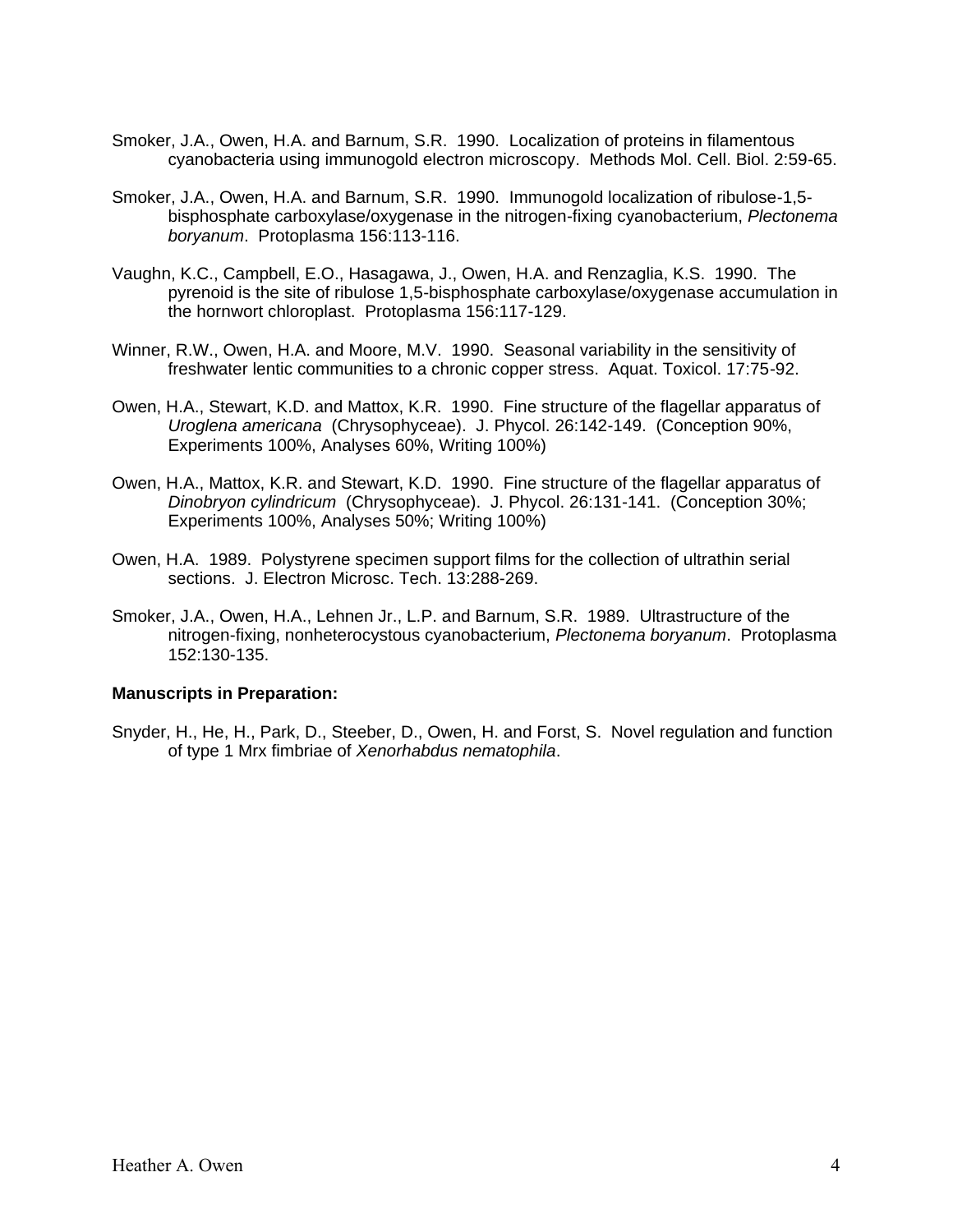## **Invited Presentations:**

- Paxson-Sowders, D.M., Dodrill C.H., Kostic, E.L., Owen, H.A. and Makaroff, C.A. 2004. DEX1, A Protein Required for Exine Pattern Development in *Arabidopsis thaliana*. XI International Palynological Congress. Granada, Spain. (Presented by H.A. Owen).
- Owen, H.A. 1998. Microscopic characterization of T-DNA tagged male-sterile *Arabidopsis thaliana* lines. Midwest Microscopy and Microanalysis Society Meeting. Milwaukee, WI.

## **Presentations:**

- Zhao, D., Gengxiang J., Liu, X. and Owen, H.A. 2008. Signaling of anther cell fate determination by the TPD1 small protein and EMS1 receptor kinase in *Arabidopsis*. Plant Biology 2008, Mérida, Mexico.
- Lovern, S.B., Owen, H.A., and R. Klaper. 2006. Characterization and enumeration of carbon nanoparticles via Transmission Electron Microscopy (TEM). Overcoming Obstacles to Effective Research Design in Nanotoxicology, presented by Taylor and Francis and the Journal of Nanotoxicology. Cambridge, MA.
- Yang, C., Diener, D.R., Rosenbaum, J.L., Owen, H.A. and Yang, P. 2005. HSP40 Is Required for the Final Assembly of Radial Spoke Complex in Flagella. 45th Annual Meeting The American Society for Cell Biology, San Francisco CA.
- Peñalva-Arana, D. C., Feinberg, B., Owen, H. and Strickler, R. 2005. *Daphnia* sensory system - exploring its neurobiology and exploiting its behavioral response. Spring Midwest Microscopy and Microanalysis Society Meeting "Imaging Biomolecular Interactions". Evanston, IL.
- Fawley, M.W., Fawley, K.P., Buchheim, M.A., Buchheim, J.A., Bailey, J.C. and Owen, H.A. 2003. Diversity and distribution of microalgae: the Itasca Microbial Observatory. NSF Microbial Observatories PI Meeting. Arlington, VA.
- Schuck, T.P., Xue, C. Makaroff, C.A. and Owen, H.A. 2003. Characterization of an *Arabidopsis*  meiotic mutant line produced by an unusual T-DNA insertion event. 14th International Conference on *Arabidopsis* Research. Madison, WI.
- Gajdardziska-Josifovska, M. and Owen, H.A. 2002. Searching for phytoferritin in unstained plant sections. Microscopy and Microanalysis 2002. Quebec City, Canada.
- Schuck, T.P., Makaroff, C.A. and Owen, H.A. 2001. Characterization of three mutant phenotypes produced by back-crossing a single reduced fertile T-DNA tagged *Arabidopsis* line. 12th International Conference on *Arabidopsis* Research. Madison, WI.
- Owen, H.A., Paxson-Sowders, D.M. and Makaroff, C.A. 2000. Morphological and Genetic Analyses of a T-DNA tagged reduced fertile mutant of *Arabidopsis* exhibiting aberrant exine patterning. 11th International Conference on *Arabidopsis* Research. Madison, WI.
- Fife-Danielson, S.K., Brantner, C.A., Owen, H.A., Larson, W.L. and Jaradeh, S. 1998. Microscopic analysis of iron deposition in paraneoplastic myopathy. Midwest Microscopy and Microanalysis Society Meeting. Milwaukee, WI.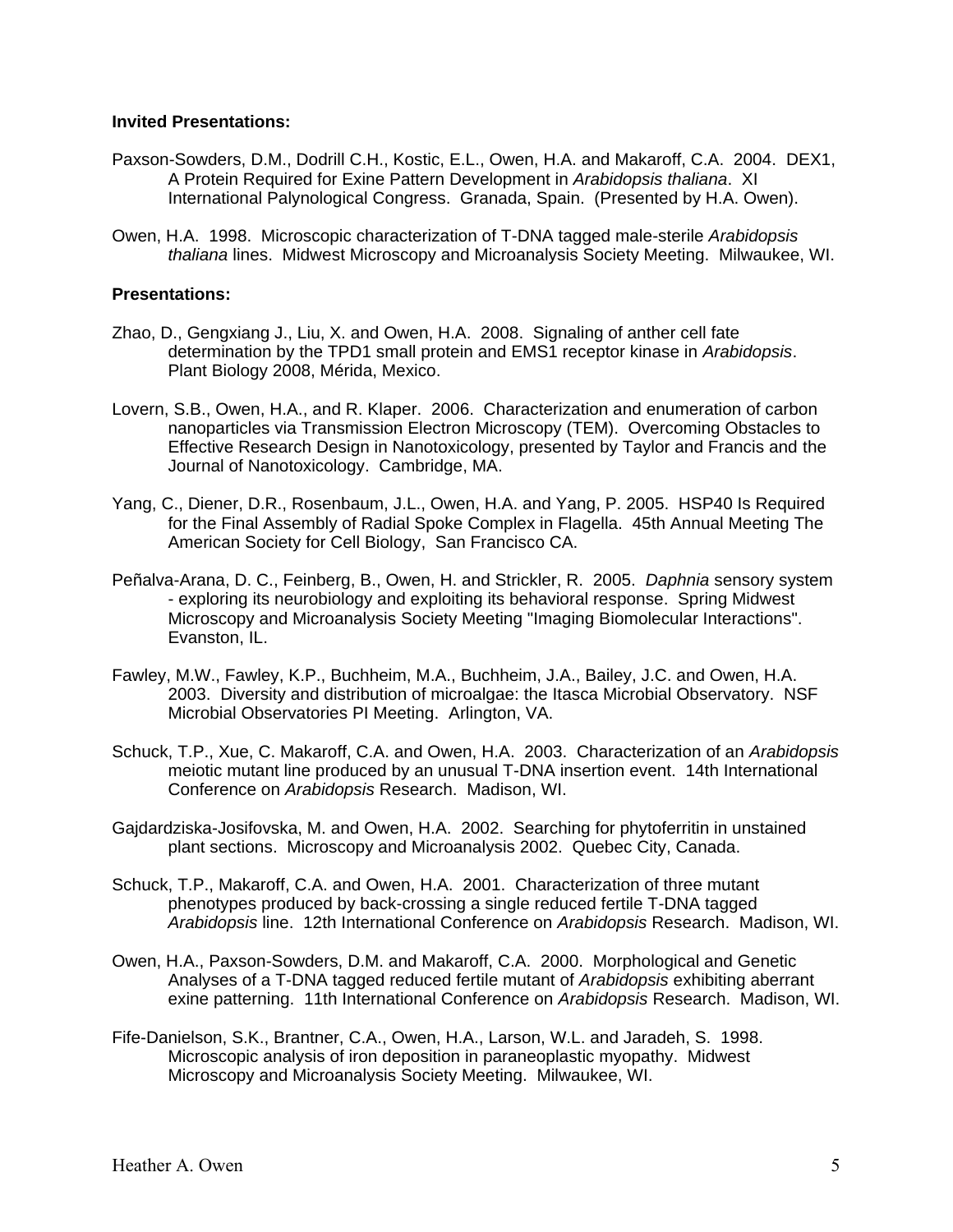- Brantner, C.A., Owen, H.A., Remsen, C.C. and Collins, M.L.P. 1998. Analysis of copper in *Methylomicrobium album* BG8. Midwest Microscopy and Microanalysis Society Meeting. Milwaukee, WI.
- Paxson-Sowders, D.M., Owen, H.A., Dodrill, C.H. and Makaroff. 1997. Isolation and characterization of a male-sterile *Arabidopsis thaliana* mutant defective in pollen wall formation. 8th International Conference on *Arabidopsis* Research. Madison, WI.
- Owen, H.A., Paxson-Sowders, D.M. and Makaroff, C.A. 1997. Ultrastructure of microsporogenesis in *Arabidopsis:* A comparison of fixation by high-pressure freezing and freeze-substitution with conventional chemical fixation. 8th International Conference on *Arabidopsis* Research. Madison, WI.
- Winstead, J.E. and Owen, H.A. 1996. Detection and removal of sulfur from secondary tissues of forest tree species. Botanical Society of America.
- Peirson, B.N., Makaroff, C.A. and Owen, H.A. 1995. Morphological and molecular analysis of an *A. thaliana* meiotic mutant. 6th International Conference on *Arabidopsis* Research. Madison, WI.
- Paxson-Sowders, D.M., Owen, H.A., Dodrill, C.H., Owens, B.A. and Makaroff, C.A. 1995. Isolation and characterization of a male-sterile *Arabidopsis thaliana* mutant that exhibits alterations early in microsporogenesis. 6th International Conference on *Arabidopsis* Research. Madison, WI.
- Makaroff, C., Owen, H., Krishnasamy, S., Peirson, B., Paxson-Sowders. 1995. Isolation and characterization of male-sterile *Arabidopsis* mutants exhibiting defects in meiosis. 6th International Conference on *Arabidopsis* Research. Madison, WI.
- Makaroff, C.A., Cleaver, B.N., Owen, H.A., Dodrill, C.H. and Paxson, D.M. 1993. Morphological and genetic analyses of three male-sterile *Arabidopsis thaliana* mutants generated by T-DNA insertional mutagenesis. 5th International Conference on *Arabidopsis* Research. The Ohio State University, Columbus, OH.
- Owen, H.A. and Makaroff, C.M. 1993. Ultrastructure of microsporogenesis in *Arabidopsis thaliana* (L. Heynh.) ecotype Wassilewskija. (Brassicaceae). 5th International Conference on *Arabidopsis* Research. The Ohio State University, Columbus, OH.
- Winner, R.W. and Owen, H.A. 1990. Seasonal variability of phytoplankton to a chronic copper stress. Eleventh annual meeting of the Society for Environmental Toxicology and Chemistry. Arlington, VA.
- Owen, H.A. 1990. Deflagellation of *Chlamydomonas reinhardtii* as an indicator of copper toxicity. Third annual Algal Ecology Consortium. Erlanger, Kentucky.
- Winner, R.W., Owen, H.A. and Moore, M.V. 1989. The use of *in situ* enclosures to evaluate seasonal variability of a pond community to a chronic copper stress. Tenth annual meeting of the Society for Environmental Toxicology and Chemistry. Toronto, Ontario.
- Vaughn, K.C. and Owen, H.A. 1989. Organization of the hornwort (Anthocerotae) chloroplast. Plant Phys. 89F:83.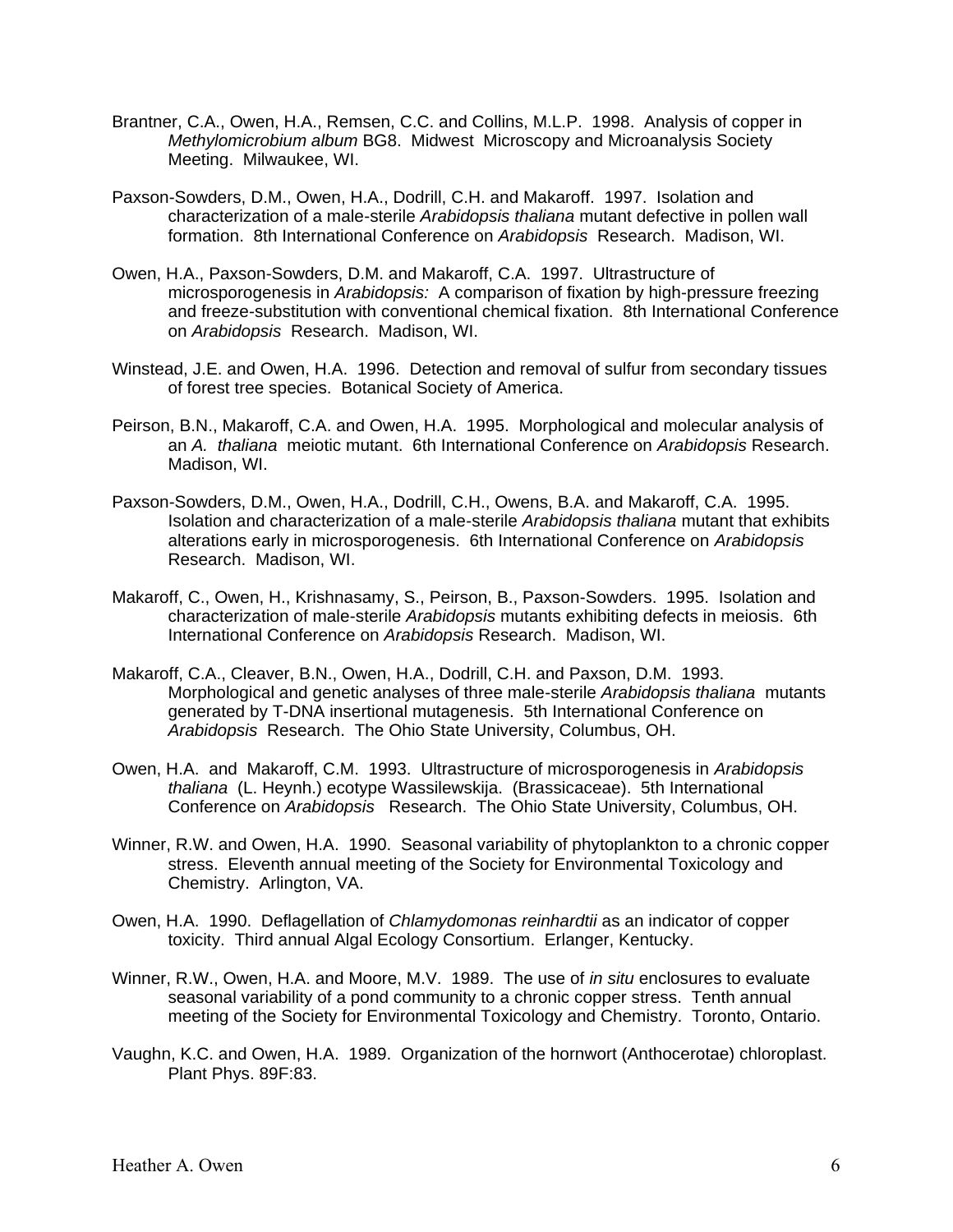- Owen, H.A. 1989. Polystyrene support films for serial section collection. Spring Meeting, Electron Microscopy Society of the Ohio River Valley.
- Owen, H.A. 1988. The flagellar apparatus of *Uroglenopsis sp.* The Chromophyte Algae: Problems and Perspectives. Plymouth, England.
- Owen, H.A. 1987. The flagellar apparatus of *Dinobryon cylindricum* (Chrysophyta). J. Phycol. Volume 23, supplement to June 1987.
- Owen, H.A. 1984. Cell structure and division in *Phaeoceros* (Anthocerotae) and its comparison with charophycean algae. Ohio Journal of Science 84:8.

## **Funded Grants:**

- National Science Foundation Grant No. CHE-0723002. MRI: Acquisition of a High-Resolution Scanning Electron Microscope for an Interdisciplinary, Multi-User Facility Serving Life, Physical, and Materials Sciences. Peter Geissinger, Marija Gajdardziska-Josifovska, Nikolai A. Kouklin, Heather A. Owen and Jorg C. Woehl. \$603,617.
- National Science Foundation Grant No. DBI-0079794. Acquisition of a Confocal Microscope for Neural and Cell Biology. R. David Heathcote, Chaoyang Zeng, Heather A. Owen and Jane L. Witten. \$231,000 plus \$99,000 UWM Cost Sharing.
- National Science Foundation Grant No. DUE-9451235. Multi-disciplinary Incorporation of Scanning Electron Microscopy into the Undergraduate Biological and Physical Science Curriculum. Heather A. Owen, Deborah W. Kuehn, Douglas L. Harper, Christopher Groves, Wei-Ping Pan and John Riley. \$66,000 plus \$67,500 WKU Cost Sharing.
- Western Kentucky University President's Special Grant Fund. Upgrading Biology Departmental Darkroom for Use in Transmission Electron Microscopy (TEM) and Scanning Electron Microscopy (SEM) Courses. \$1,078.28.
- Western Kentucky University Summer Fellowship. Ultrastructural and Molecular Analyses of T-DNA Tagged Nuclear Male Sterile Mutants of *Arabidopsis thaliana* . \$5,000.00.
- Western Kentucky University President's Special Grant Fund. Travel, Lodging and Related Expenses for Attendance of JEOL Scanning Electron Microscope Training Course in Boston, MA . \$1116.00.